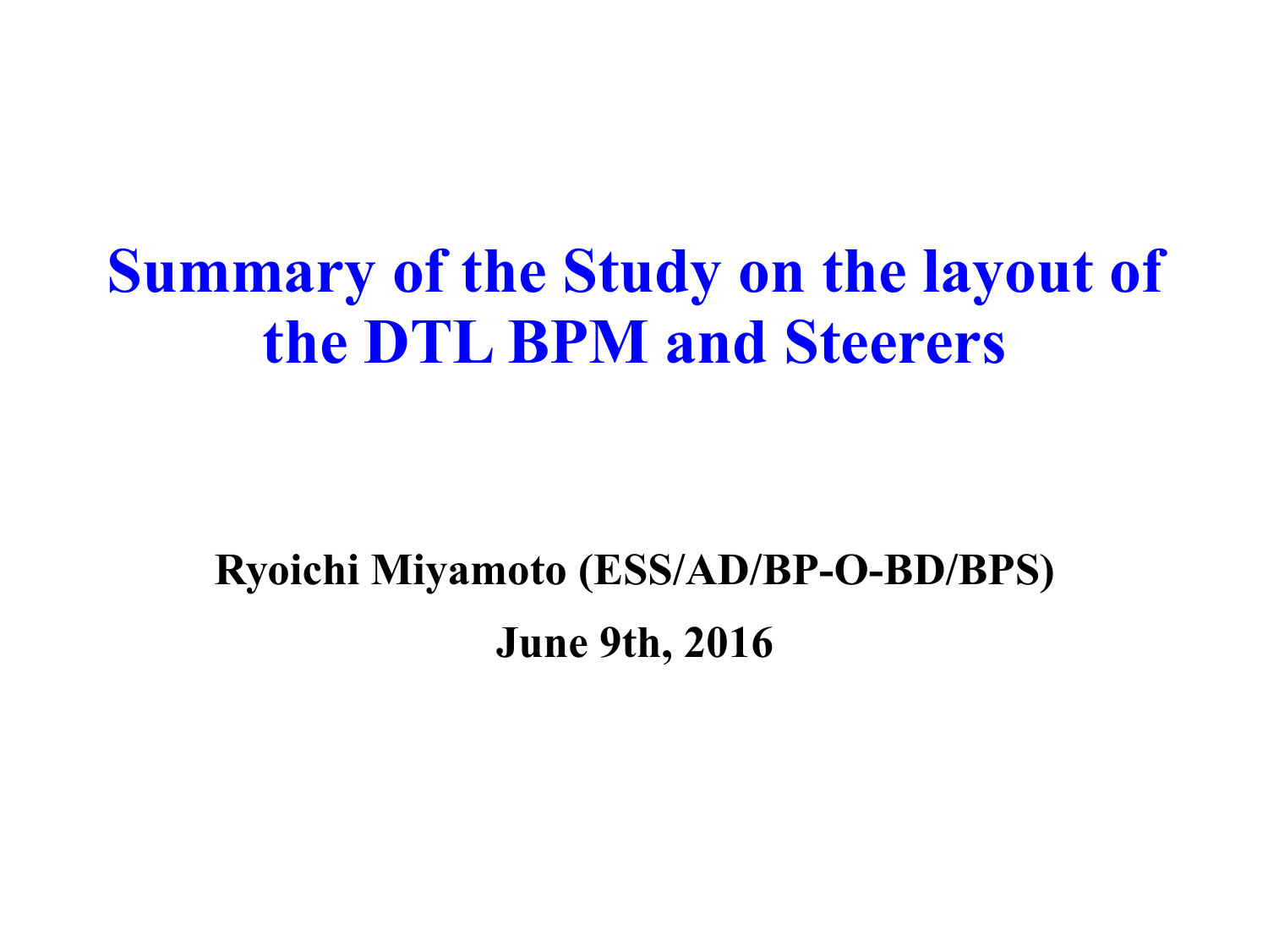## **Conditions and guidelines**

- Try to find a layout with  $\sim$ 15 BPMs and  $\sim$ 15 steerers per plane.
- No BPM or steerer in the first empty tube.
- At least 2 BPMs per tank for the time-of-flight measurement. (Just for the trajectory correction, layouts with 1 BPM in the tank 5 may be more "efficient".)
- Take into account the injection (from MEBT) and the extraction (to LEDP).
- The layout should work well with the simple 1-to-1 correction scheme. (Considering the time of the commissioning.)
- The layout should work well with linear algorithms, e.g., without applying a limit to the steerer strength (off course except the hardware limit of 16 Gm).
- The layout should work well within the limit of 16 Gm strength against the standard set of errors.
- Try to improve the situation of the tanks 1 and 2 as possible.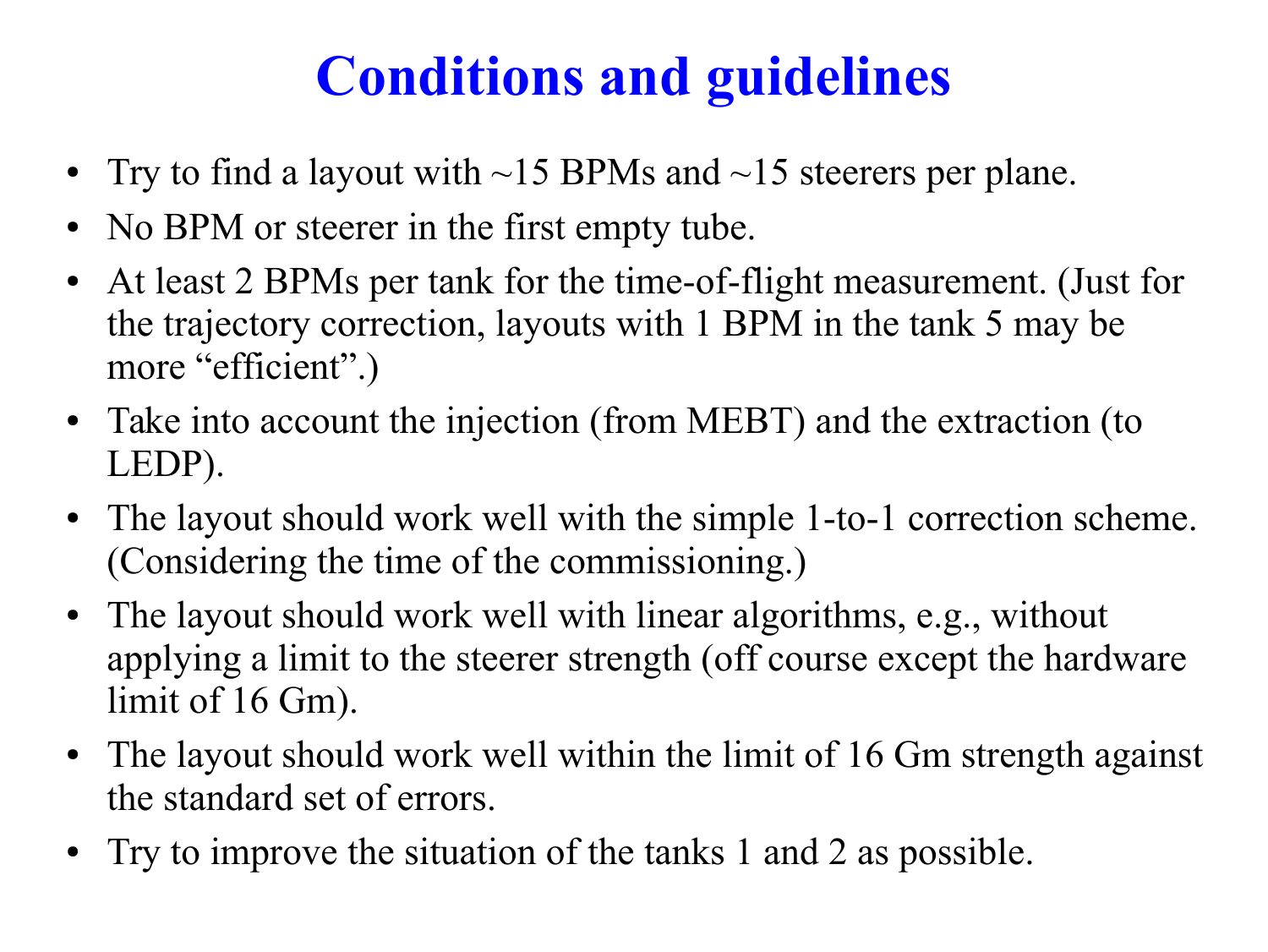## **The best compromise found**











Steerer X, Steerer Y, BPM.

**15 BPMs (63222)**

**15 steerers (63222)**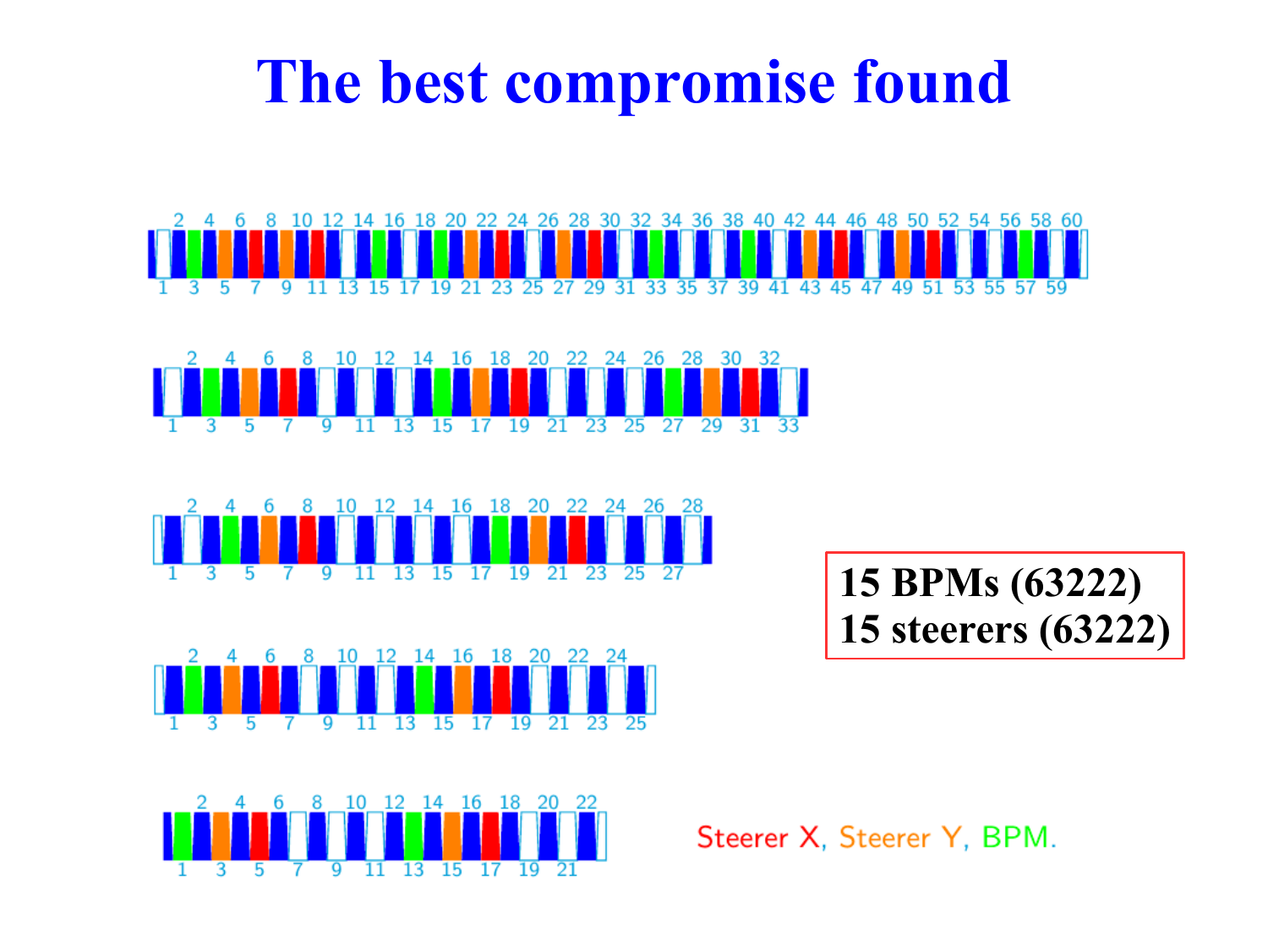### **The same thing in a different format...**

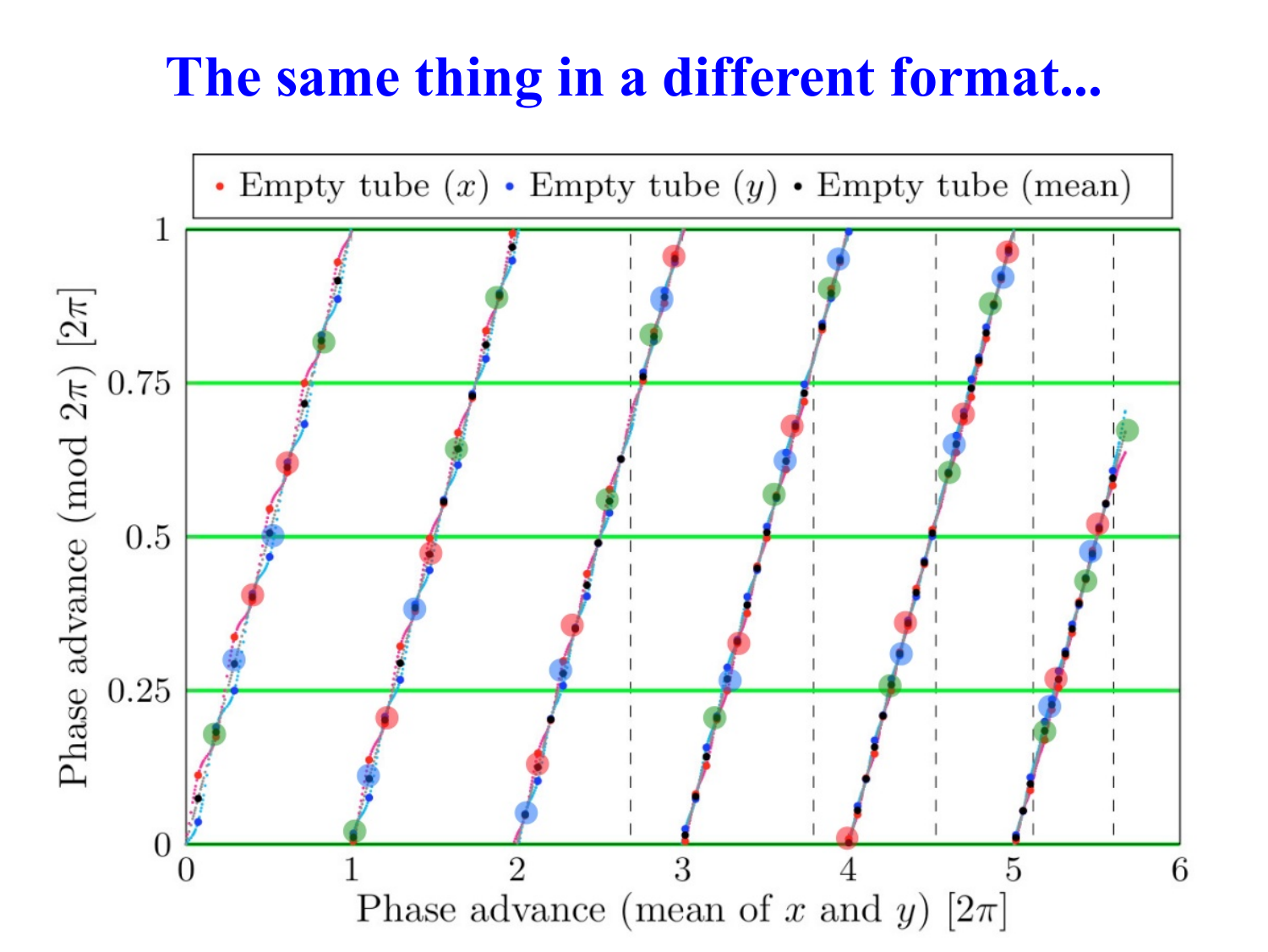## **Performance check**



Compared to the layout of IPAC15, the new layout works better in the tanks 1 and 2. In the tanks 3-5, the performance is slightly worse but comparable.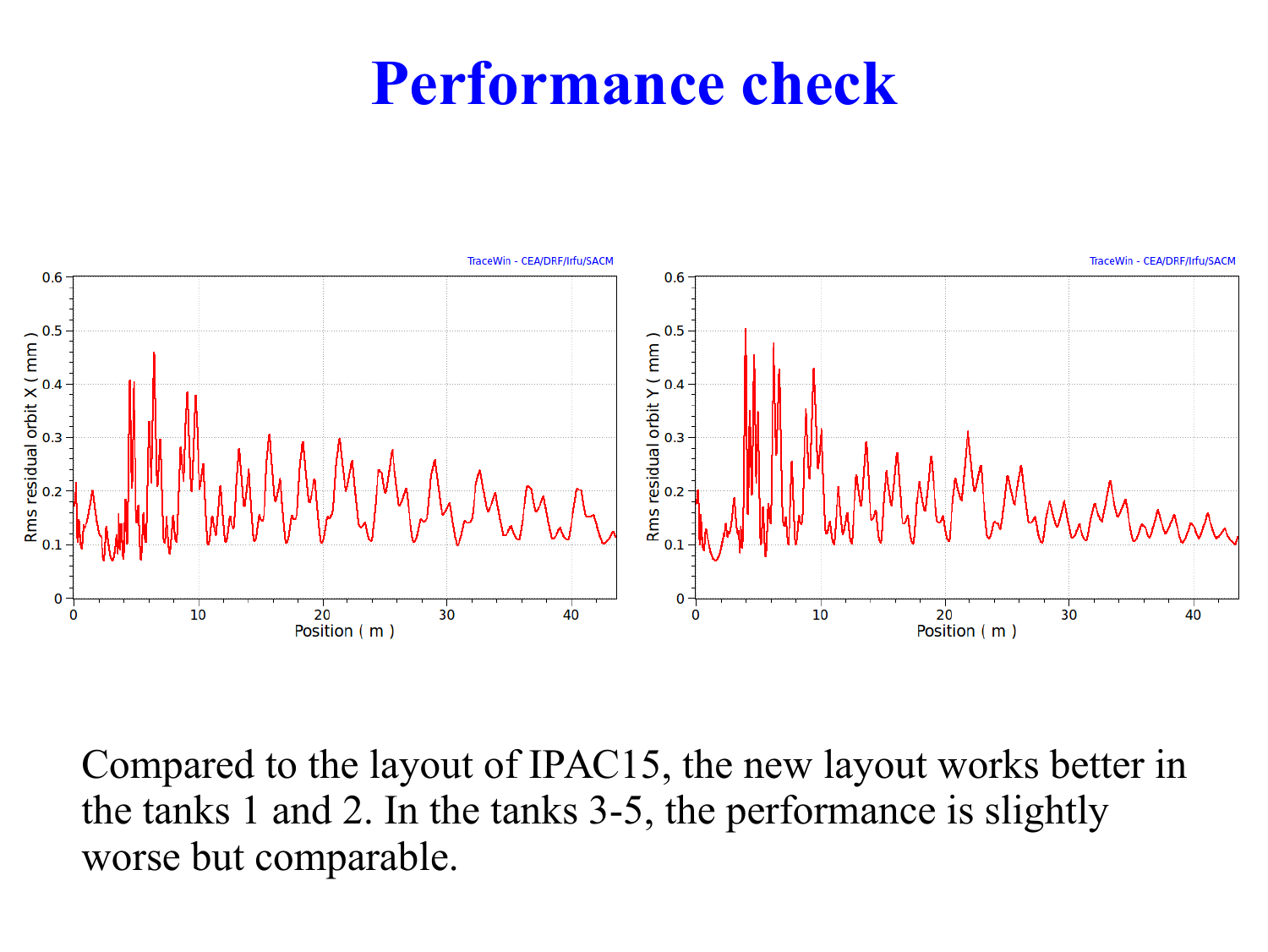### **Comparison with current baseline(s?)**



• Note the conditions are the same but the random seeds are not identical. (Shouldn't be a big issue for 1000 runs.)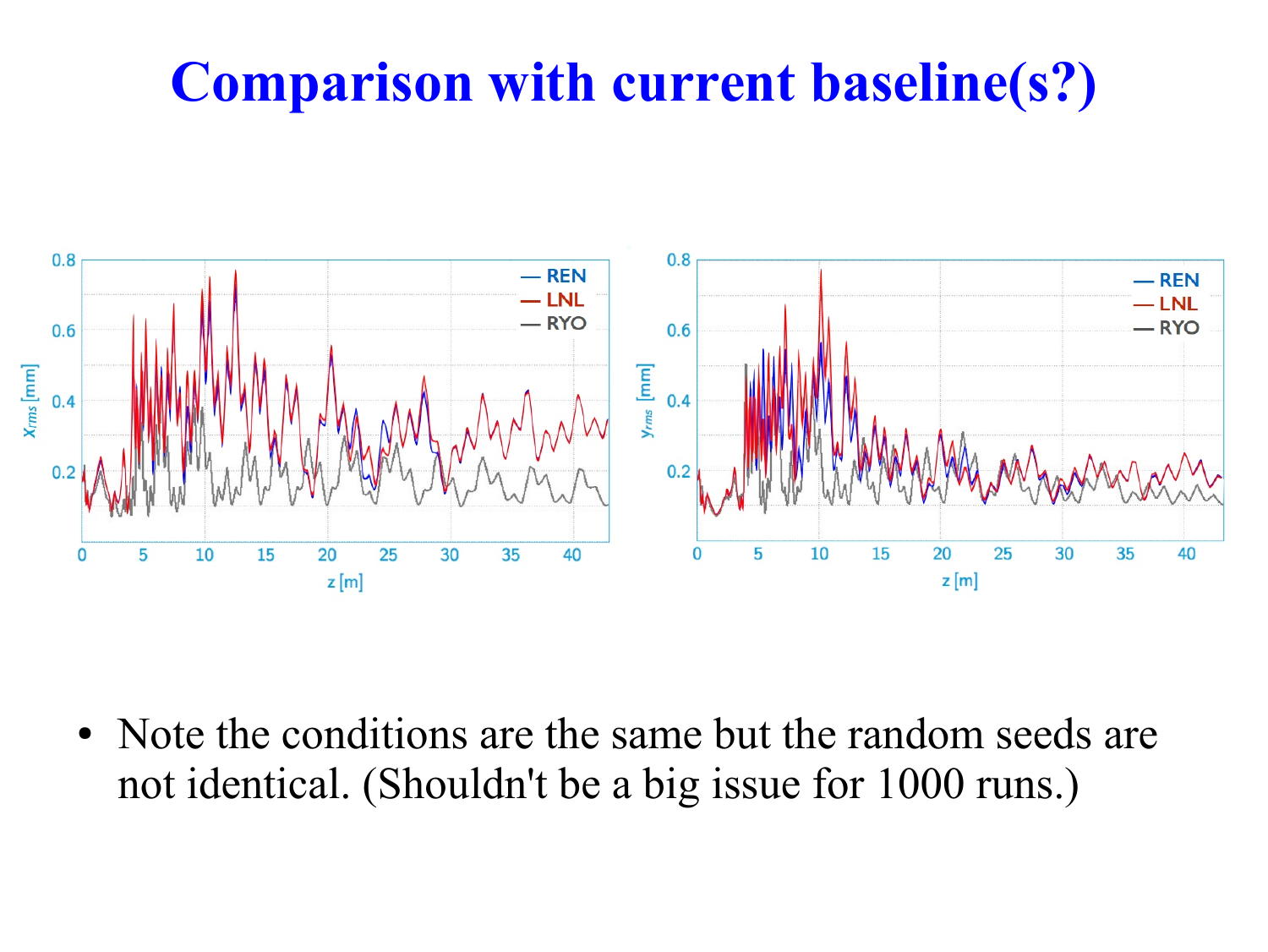### **Checking the steerer strengths**



- Left: BLy, right: BLx
- 99.9% line has the peak of 16 Gm. Perfect consistency between the steerer strength and alignment specification :)
- Note in the MEBT 8 X steerers and 7 Y steerers are used.